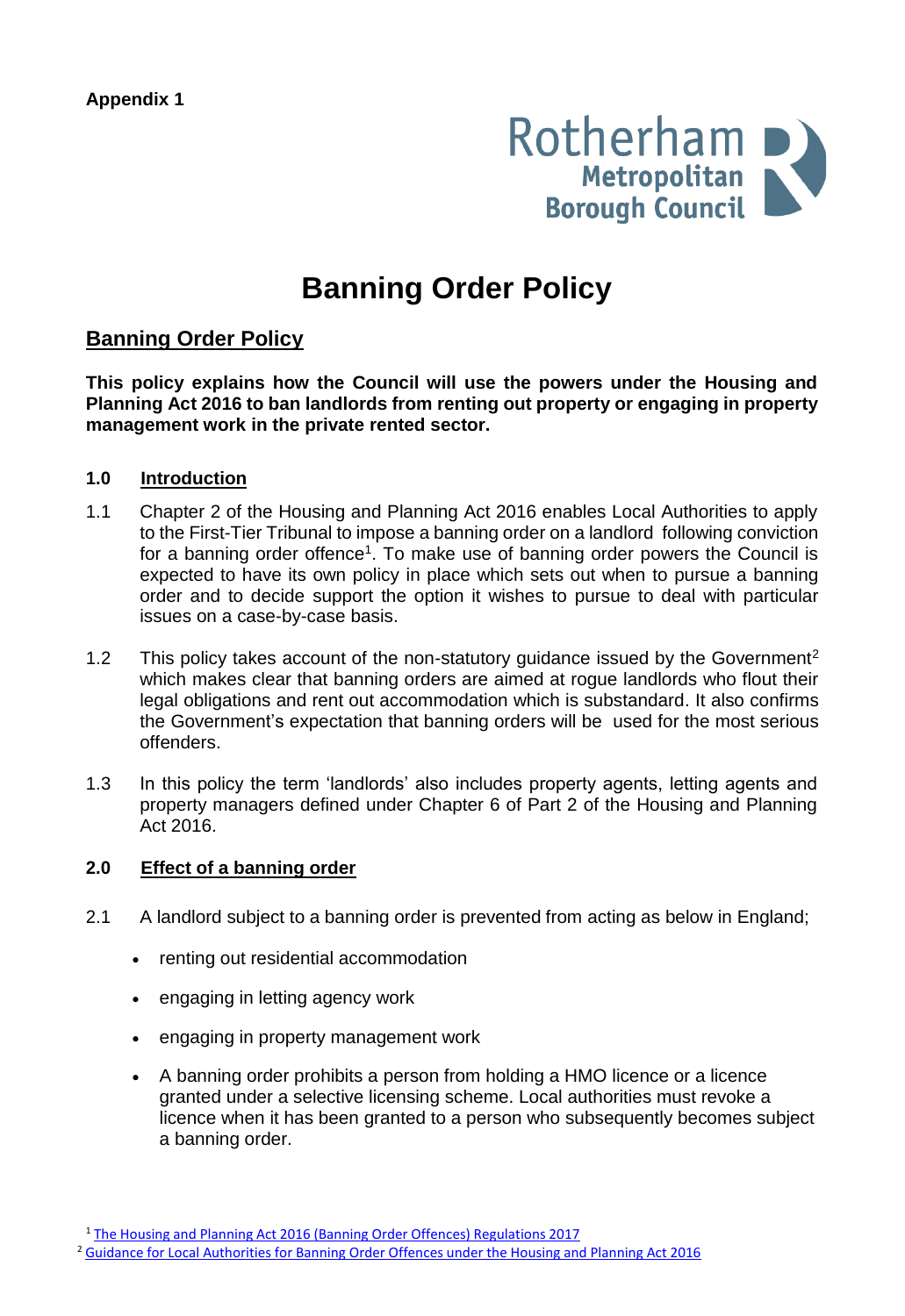- 2.2 It is a Criminal Offence to breach a banning order. A person found guilty of such a breach is liable to a penalty of imprisonment for a period not exceeding 51 weeks or to a fine or to both.
- 2.3 A local authority must put anyone subject to a banning order on the national database of rogue landlords and agents.

## **3.0 A banning order offence**

3.1 A 'banning order offence' is a conviction for any of the following offences on or after 6 April 2018:

| Protection from Eviction Act                                | Section 1(2), (3) and                                                                                                                                                 | Unlawful eviction and<br>harassment of occupier                                 |
|-------------------------------------------------------------|-----------------------------------------------------------------------------------------------------------------------------------------------------------------------|---------------------------------------------------------------------------------|
| <u>1977(1)</u>                                              | (3A)                                                                                                                                                                  |                                                                                 |
| Housing Act 2004(3)                                         | Section 30(1)                                                                                                                                                         | Failing to comply with an<br>improvement notice                                 |
|                                                             | Section 32(1)                                                                                                                                                         | Failing to comply with a<br>prohibition order                                   |
|                                                             | Section $72(1)$ , $(2)$ and $(3)$                                                                                                                                     | Offences in relation to<br>licensing of Houses in<br><b>Multiple Occupation</b> |
|                                                             | Section 95(1) and (2)                                                                                                                                                 | Offences in relation to<br>licensing of houses under<br>Part 3                  |
|                                                             | Section 139(7)                                                                                                                                                        | Contravention of an<br>overcrowding notice                                      |
|                                                             | Section 234(3)                                                                                                                                                        | Failure to comply with<br>management regulations in                             |
|                                                             |                                                                                                                                                                       | respect of Houses in<br><b>Multiple Occupation</b>                              |
|                                                             | Section 238(1)                                                                                                                                                        | False or misleading<br>information                                              |
| <b>Regulatory Reform (Fire</b><br>Safety) Order 2005(4)     | Article 32(1) and (2)                                                                                                                                                 | Fire safety offences                                                            |
| <b>Health and Safety at</b><br><u>Work etc. Act 1974(5)</u> | Section 33(1)(c) where a<br>person contravenes any<br>requirement specified in<br>regulation 36 of the Gas<br>Safety (Installation and<br>Use) Regulations<br>1998(6) | Gas safety offences - duties<br>on landlords                                    |
| Immigration Act 2014(7)                                     | Section 33A(1) and (10)                                                                                                                                               | Residential tenancies -<br>landlord offences                                    |
|                                                             | Section $33B(2)$ and $(4)$                                                                                                                                            | Residential tenancies -<br>agent offences                                       |

<sup>1</sup> The Housing and Planning Act 2016 (Banning Order Offences) [Regulations](http://www.legislation.gov.uk/ukdsi/2017/9780111162224/contents) 2017

<sup>2</sup> Guidance for Local [Authorities](https://assets.publishing.service.gov.uk/government/uploads/system/uploads/attachment_data/file/697643/Banning_order_guidance.pdf) for Banning Order Offences under the Housing and Planning Act 2016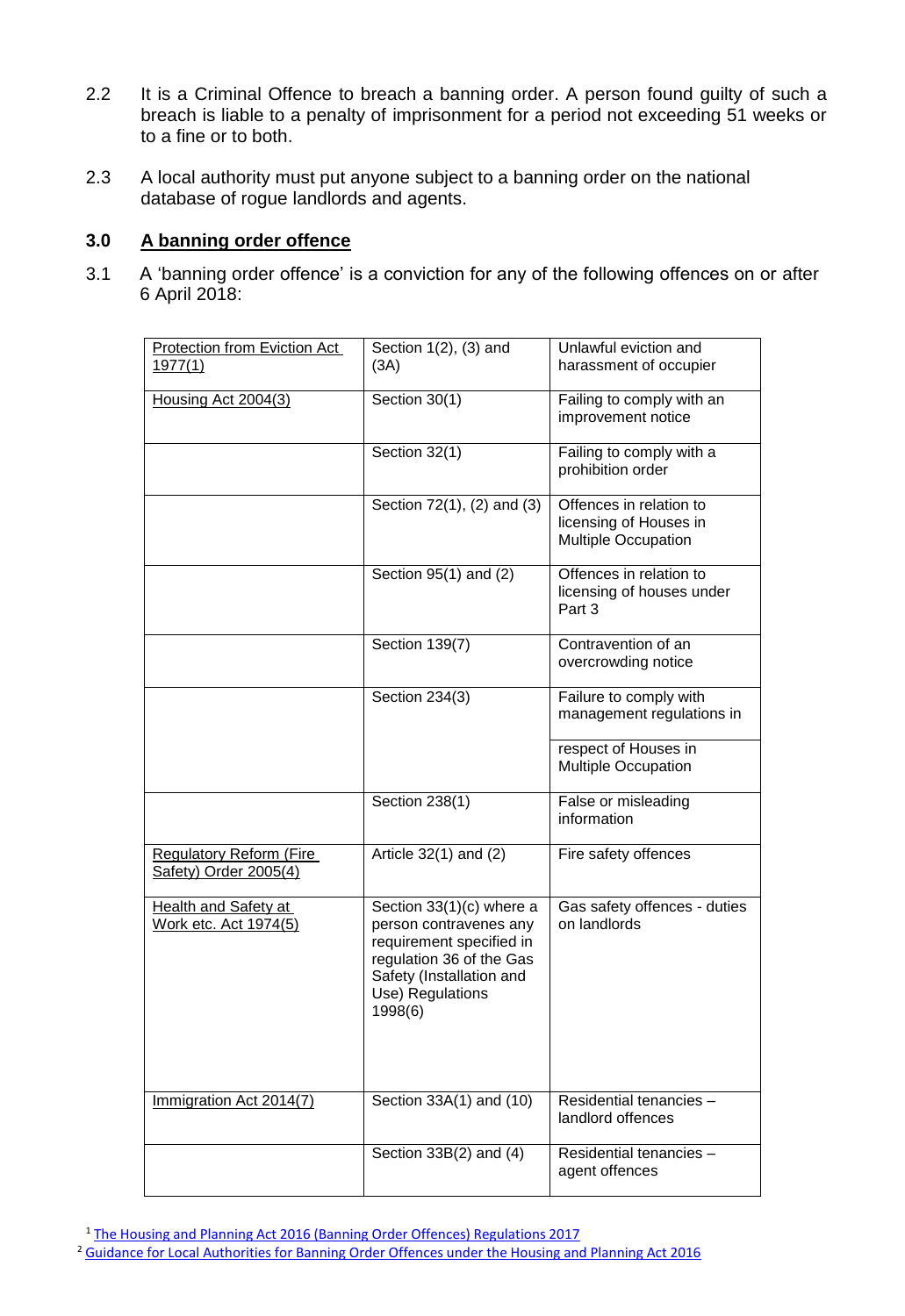| Fraud Act 2006(8)                 | Section 1(1)                         | Fraud                                                                                                      |
|-----------------------------------|--------------------------------------|------------------------------------------------------------------------------------------------------------|
|                                   | Section 6(1)                         | Possession etc. of articles<br>for use in frauds                                                           |
|                                   | Section 7(1)                         | Making or supplying articles<br>for use in frauds                                                          |
|                                   | Section 9(1)                         | Participating in fraudulent<br>business carried on by<br>sole trader etc.                                  |
|                                   | Section 11(1)                        | Obtaining services<br>dishonestly                                                                          |
|                                   | Section 12(2)                        | Liability of company officers<br>for offences by company                                                   |
| Criminal Justice Act 2003(9)      | Schedule 15                          | Specified violent and sexual<br>offences                                                                   |
| Misuse of Drugs Act 1971(10)      | Section 8                            | Occupiers etc. of premises<br>to be punishable for<br>permitting certain activities<br>to take place there |
|                                   | Section 9                            | Prohibition of certain<br>activities relating to opium                                                     |
|                                   | Section 9A(1) and (3)                | Prohibition of supply etc. of<br>articles for administering or<br>preparing controlled drugs               |
|                                   | Section 18(1), (2), (3)<br>and $(4)$ | Miscellaneous offences                                                                                     |
|                                   | Section 19                           | Attempts etc. to commit<br>offences                                                                        |
|                                   | Section 20                           | Assisting in or inducing<br>commission outside                                                             |
|                                   |                                      | United Kingdom of offence<br>punishable under a<br>corresponding law                                       |
|                                   | Section 21                           | Offences by corporations                                                                                   |
| Proceeds of Crime Act<br>2002(11) | Section 327                          | Concealing etc. criminal<br>property                                                                       |
|                                   | Section 328                          | Arrangements                                                                                               |
|                                   | Section 329                          | Acquisition, use and<br>possession                                                                         |

<sup>1</sup> The Housing and Planning Act 2016 (Banning Order Offences) [Regulations](http://www.legislation.gov.uk/ukdsi/2017/9780111162224/contents) 2017

<sup>2</sup> Guidance for Local [Authorities](https://assets.publishing.service.gov.uk/government/uploads/system/uploads/attachment_data/file/697643/Banning_order_guidance.pdf) for Banning Order Offences under the Housing and Planning Act 2016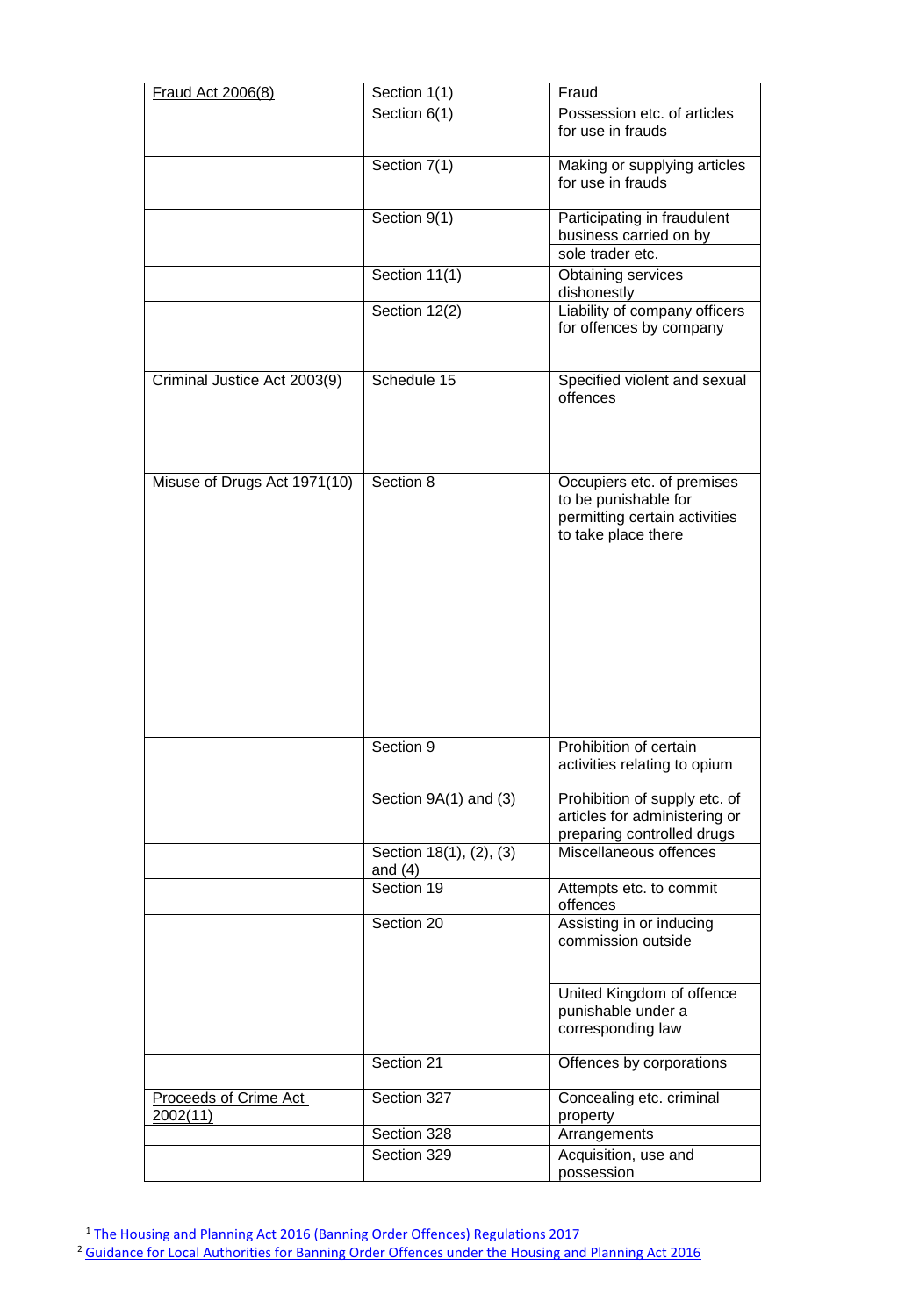| Anti-social Behaviour, Crime<br>and Policing Act 2014(13) | Section 30 | Breach of criminal behaviour<br>order                   |
|-----------------------------------------------------------|------------|---------------------------------------------------------|
|                                                           | Section 48 | Failure to comply with a<br>community protection notice |

- 3.2 If a person has committed a serious criminal offence they must have been sentenced in the Crown court to be regarded as a banning order offence.
- 3.3 Spent Convictions should not be taken into account.
- 3.4 If a landlord receives an absolute/conditional discharge for a relevant housing offence then that offence cannot be regarded as a banning order offence.
- 3.5 Where a fixed penalty notice or a civil penalty have been applied in lieu of a prosecution, a banning order cannot be considered.

## **4.0 Length of a banning order**

- 4.1 The Council is not able to determine the length of a banning order but can make a recommendation to the First-tier Tribunal as to the length of the banning order.
- 4.2 A banning order must be for a minimum period of 12 months.
- .4,3 There is no statutory maximum period.

## **5.0 Decision making**

- 5.1 As recommended by the Government's guidance, the Council will consider the following factors when deciding whether to apply for a banning order and when recommending the length of any banning order:
	- The Seriousness of the offence
	- Previous convictions/roque landlord database
	- Harm caused to the tenant
	- Punishment of the offender
	- Deterrence to the offender from repeating the offence
	- Deterrence to others from committing similar offences

## 5.2 **The Seriousness of the Offence**

All banning order offences are serious. When considering whether to apply for a banning order the local housing authority should consider the sentence imposed by the Court in respect of the banning order offence itself.

## 5.3 **Previous convictions/rogue landlord database**

A local authority should check the rogue landlord database to establish whether a landlord has committed other banning order offences or has received any civil penalties in relation to banning order offences. A longer ban may be appropriate where the offender has a history of failing to comply with their obligations and/or their actions were deliberate and/or they knew, or ought to have known, that they were in breach of their legal responsibilities.

5.4 The Council will also consider the likely effect of the banning order on the person and anyone else that may be affected by the order and will consider the following:

<sup>1</sup> The Housing and Planning Act 2016 (Banning Order Offences) [Regulations](http://www.legislation.gov.uk/ukdsi/2017/9780111162224/contents) 2017

<sup>&</sup>lt;sup>2</sup> Guidance for Local [Authorities](https://assets.publishing.service.gov.uk/government/uploads/system/uploads/attachment_data/file/697643/Banning_order_guidance.pdf) for Banning Order Offences under the Housing and Planning Act 2016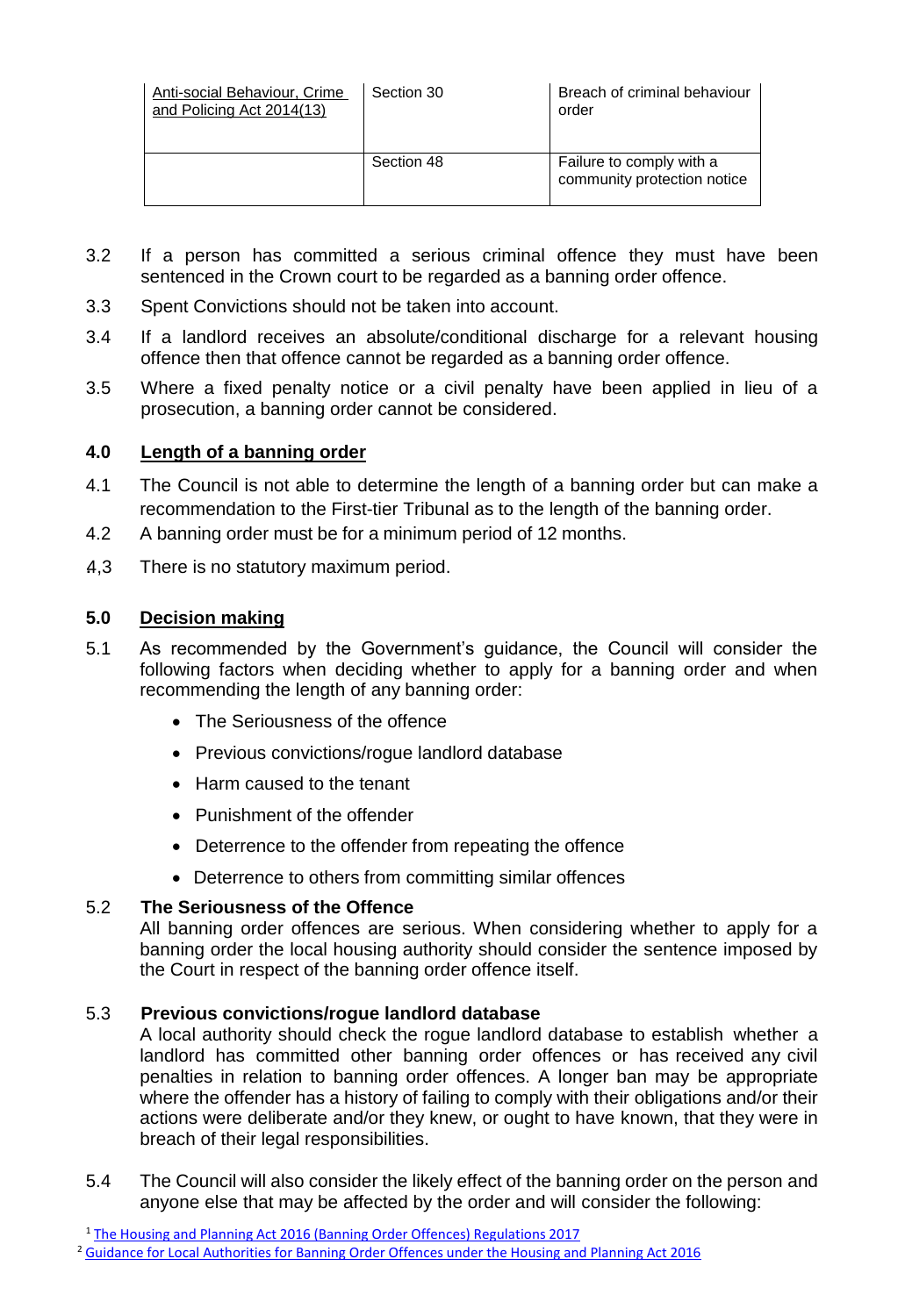## **The harm caused to the tenant**

This is a very important factor when determining whether to apply for a banning order. The greater the harm or the potential for harm (this may be as perceived by the tenant), the longer the ban should be. Banning order offences include a wide range of offences, some of which are more directly related to the health and safety of tenants, and could therefore be considered more harmful than other offences (such as fraud).

## **Punishment of the offender**

A banning order is a severe sanction. The length of the ban should be proportionate and reflect both the severity of the offence and whether there is a pattern o f previous offending. It is, therefore, important that it is set at a high enough level to remove the worst offenders from the sector. It should ensure that it has a real economic impact on the offender and demonstrate the consequences of not complying with their responsibilities.

## **Deterring the offender from repeating the offence**

The ultimate goal is to prevent any further offending. The length of the ban should prevent the most serious offenders from operating in the sector again or, in certain circumstances; help ensure that the landlord fully complies with all their legal responsibilities in future. The length of ban should therefore be set at a long enough period such that it is likely to deter the offender from repeating the offence

## **Deterring others from committing similar offences**

An important part of deterrence is the realisation that (a) the local authority is proactive in applying for banning orders where the need to do so exists and (b) that the length of a banning order will be set at a high enough level to both punish the offender and deter repeat offending.

5.5 Having had regard to this policy, a decision to commence the banning order procedure in any case will be confirmed by the Assistant Director, Community Safety and Street Scene who will also be responsible for considering any representations made by a landlord served with a notice of intention and for the decision to make an application for a banning order, including the recommended duration of the ban.

## **6.0 Banning Order application process**

- 6.1 The process for applying for a banning order is set out in section 15 of the Housing and Planning Act 2016.
- 6.2 Prior to making an application the Council must give the landlord a notice of its proposal to apply for a banning order. This is called a 'notice of intent'.
- 6.3 The notice of intent must be served within 6 months of the landlord being convicted of the offence.
- 6.4 The landlord has a right to make representations to the Council during the notice period. A landlord must be given a minimum of 28 days from the date of the notice to make representations.
- 6.5 The Council must consider any representations made by the landlord and will not apply for a banning order until the 28 day period has expired.

<sup>1</sup> The Housing and Planning Act 2016 (Banning Order Offences) [Regulations](http://www.legislation.gov.uk/ukdsi/2017/9780111162224/contents) 2017

<sup>&</sup>lt;sup>2</sup> Guidance for Local [Authorities](https://assets.publishing.service.gov.uk/government/uploads/system/uploads/attachment_data/file/697643/Banning_order_guidance.pdf) for Banning Order Offences under the Housing and Planning Act 2016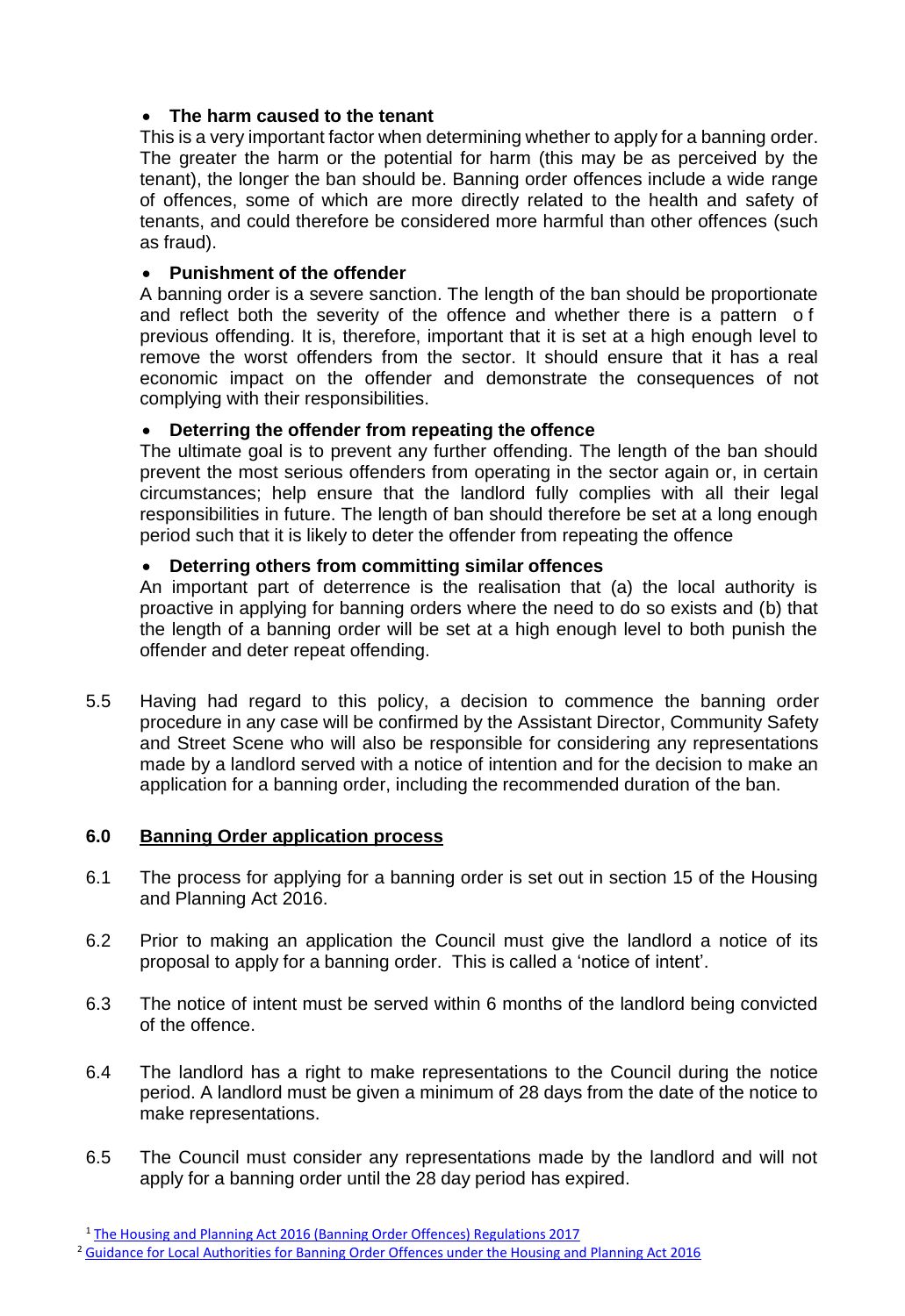6.6 If, after the 28 days has expired, the Council decides to proceed with a banning order then they must make their application to the First-Tier Tribunal.

## **7.0 Requests for Information**

- 7.1 Section 19 of the Housing and Planning Act 2016 provides that a local authority (the Council) can require a landlord to provide information for the purpose of enabling the Council to decide whether to apply for a banning order. This can include requiring the landlord to provide information on all of the properties that they own.
- 7.2 It is an offence to ignore a request for further information unless the landlord can provide a reasonable excuse.
- 7.3 It is also an offence to provide false and misleading information
- 7.4 Failure to provide information or providing false or misleading information is punishable on summary conviction to a fine

## **8.0 Publicity following a banning order**

8.1 Subject to the Governments guidance and guidance provided by the Ministry of Justice details of all banning order offences will be published and held on a national register. Also subject to legal advice, the Council will consider publishing details of successful banning orders including the names of individual landlords/ any business (managing or lettings agency).

## **9.0 Enforcement**

- 9.1 The impact of making a banning order is limited to England and prevents a banned individual from:
	- renting out residential accommodation
	- engaging in letting agency work
	- engaging in property management work
	- A banning order prohibits a person from holding a HMO licence or a licence granted under a selective licensing scheme. Local authorities must revoke a licence when it has been granted to a person who subsequently becomes subject a banning order.
- 9.2 A landlord is prevented from transferring the property to certain persons whilst the banning order is in force. A prohibited person is:

 a person associated with the landlord (including family members, spouses and civil partners)

- a business partner of the landlord;
- a person associated with the business partner of the landlord;
- a business partner of a person associated with the landlord;
- a body corporate of which the landlord or a person mentioned above is an officer;
- a body corporate in which the landlord has a shareholding or other financial interest;

• in the case where a landlord is a body corporate, any body corporate that has an officer in common with the landlord. Where a landlord does dispose of the property to a prohibited person without the consent of the First-tier Tribunal, that disposal will be regarded as void.

<sup>1</sup> The Housing and Planning Act 2016 (Banning Order Offences) [Regulations](http://www.legislation.gov.uk/ukdsi/2017/9780111162224/contents) 2017

<sup>2</sup> Guidance for Local [Authorities](https://assets.publishing.service.gov.uk/government/uploads/system/uploads/attachment_data/file/697643/Banning_order_guidance.pdf) for Banning Order Offences under the Housing and Planning Act 2016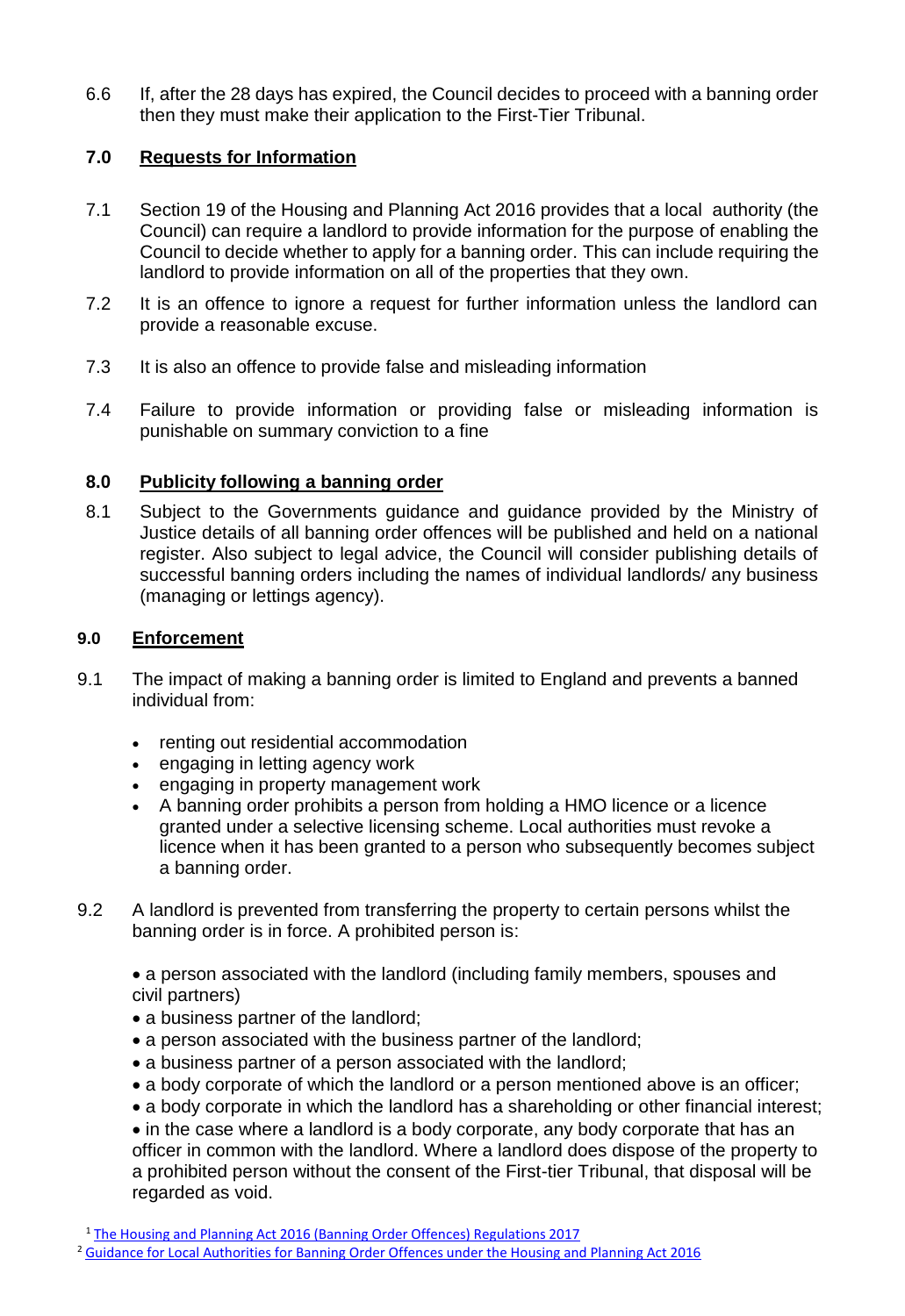9.3 A banning order does not invalidate any tenancy agreement held by occupiers in the property, regardless of whether the agreement was issued before or after the banning order was made. This is to ensure an occupier of the property does not lose their rights under the terms and conditions of their tenancy agreement. There may be circumstances where, following a banning order, the management of the property is taken over by the local housing authority (see Section 11). In such circumstances the tenant would pay their rent to the local housing authority.

## **10.0 Management Orders**

- 10.1 A management order enables a local housing authority to take over the management of a privately rented property in place of the landlord. The aim is to ensure that the health and safety of occupiers of the property and persons living or owning property nearby are protected, and also to ensure that a property is still available to rent, particularly in areas of high demand.
- 10.2 An interim management order can last for a period of up to 12 months from the date on which it is made. A local housing authority could make a final management order if they are not satisfied that the health and safety of occupiers of the property at the end of the 12 months. A final management order can last for a period of up to five years. The duties of a local housing authority are similar to those under an interim management order, although the local housing authority will also have the ability to create certain tenancies without the immediate consent of the landlord in certain scenarios
- 10.3 Part 4 of the Housing Act 2004 enables local housing authorities to take over the management of privately rented property through a management order in certain circumstances (where a privately rented property is unlicensed/no suitable licence holder can be found). Section 26 and Schedule 3 of the Housing and Planning Act 2016 provides that a local housing authority can also make a management order in circumstances where a banning order has been made and where a privately rented property is being let in breach of a banning order.
- 10.4 A management order places a number of obligations on a local housing authority in respect of the management of the property. These are outlined in 11.4 below.
- 10.5 When an interim management order comes into force a local housing authority must ensure the health and safety of occupiers of the property and persons living or owning property nearby are protected and that the property is properly managed. There are a number of rights which the local housing authority will have in respect of the property including:

 A right to possession of the property (subject to the rights of existing occupiers of the property).

• Having all the rights a landlord would have had including collecting rent, setting rent levels, making repairs and managing tenancies.

 A right to grant new tenancies or licences (subject to the consent of the landlord). A local housing authority would not be able to sell the property.

10.6 Following the management order being made, the local housing authority will receive any rent paid by occupiers of the property, rather than the landlord. A local housing authority may use the rental income to help cover its costs in managing the property.

<sup>1</sup> The Housing and Planning Act 2016 (Banning Order Offences) [Regulations](http://www.legislation.gov.uk/ukdsi/2017/9780111162224/contents) 2017

<sup>&</sup>lt;sup>2</sup> Guidance for Local [Authorities](https://assets.publishing.service.gov.uk/government/uploads/system/uploads/attachment_data/file/697643/Banning_order_guidance.pdf) for Banning Order Offences under the Housing and Planning Act 2016